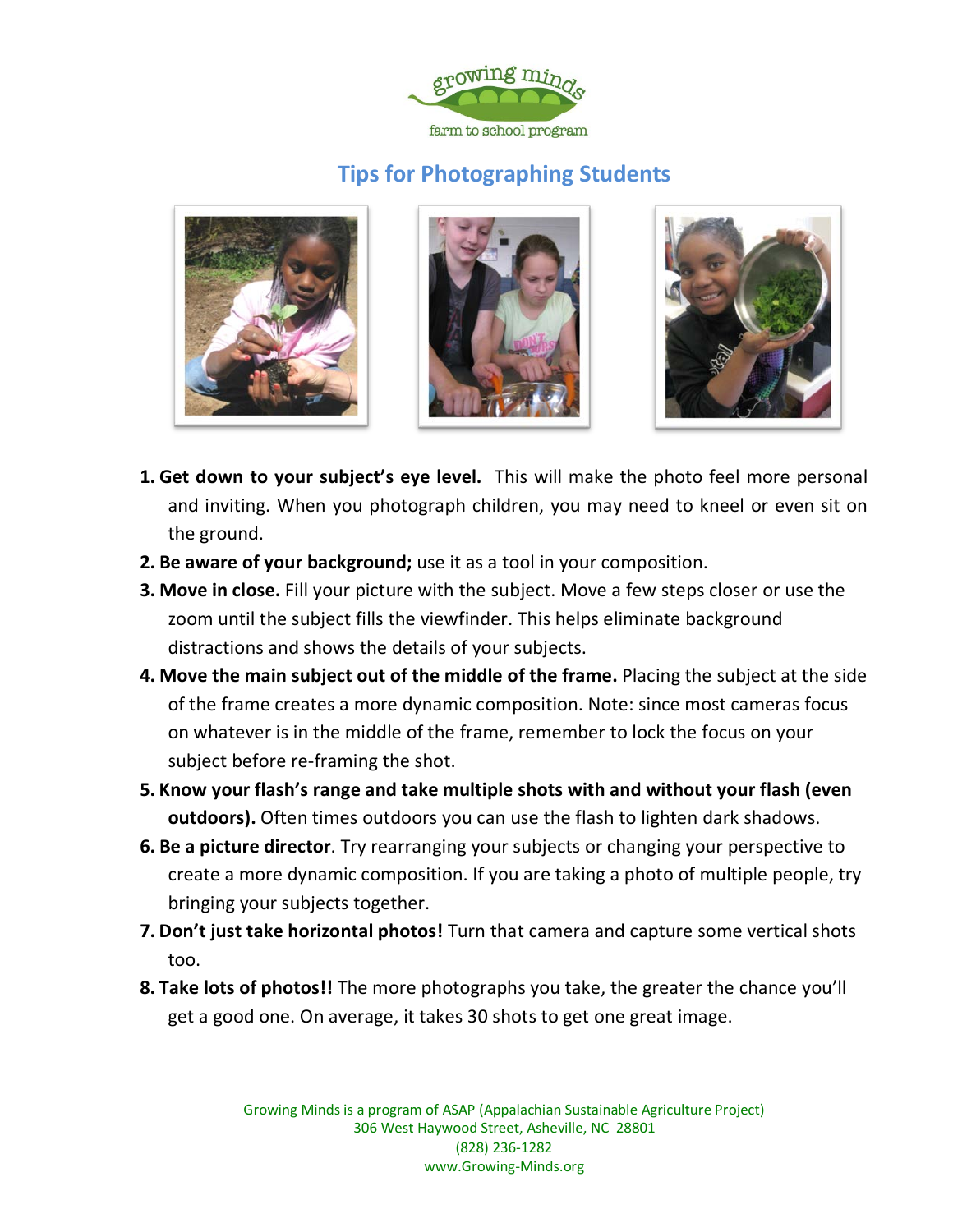

## **Submitting Stories and Photos**

Please submit photos and stories of your Farm to School activities via the Growing Minds website: **www.Growing-Minds.org/share-f2s-stories**

Tell us all about your experiences in the school garden, on farm field trips, in the cafeteria, or in the classroom. What do your students connect with? Send us student quotes, observations, and project narratives. Remember, a picture is worth a thousand words! We can't wait to hear about all of the wonderful things you are doing!

## **Photo Submission Guidelines**

- Please **do not** include any photos of students that did not return an ASAP photo release!
- If the photo features one or more students please include their name in the file name. *Example: modify file name "image00123.jpg" to read "Sarah-Billy.jpg"*
- Files should be between 200 kb and 6000 kb (or larger!) for optimal resolution. The bigger the better
- Submit enough photos to tell the complete story of the event. Try to include at least one from the beginning, middle, and end of the activity.
- If you didn't take photos that's ok, we still would love a description of your activity!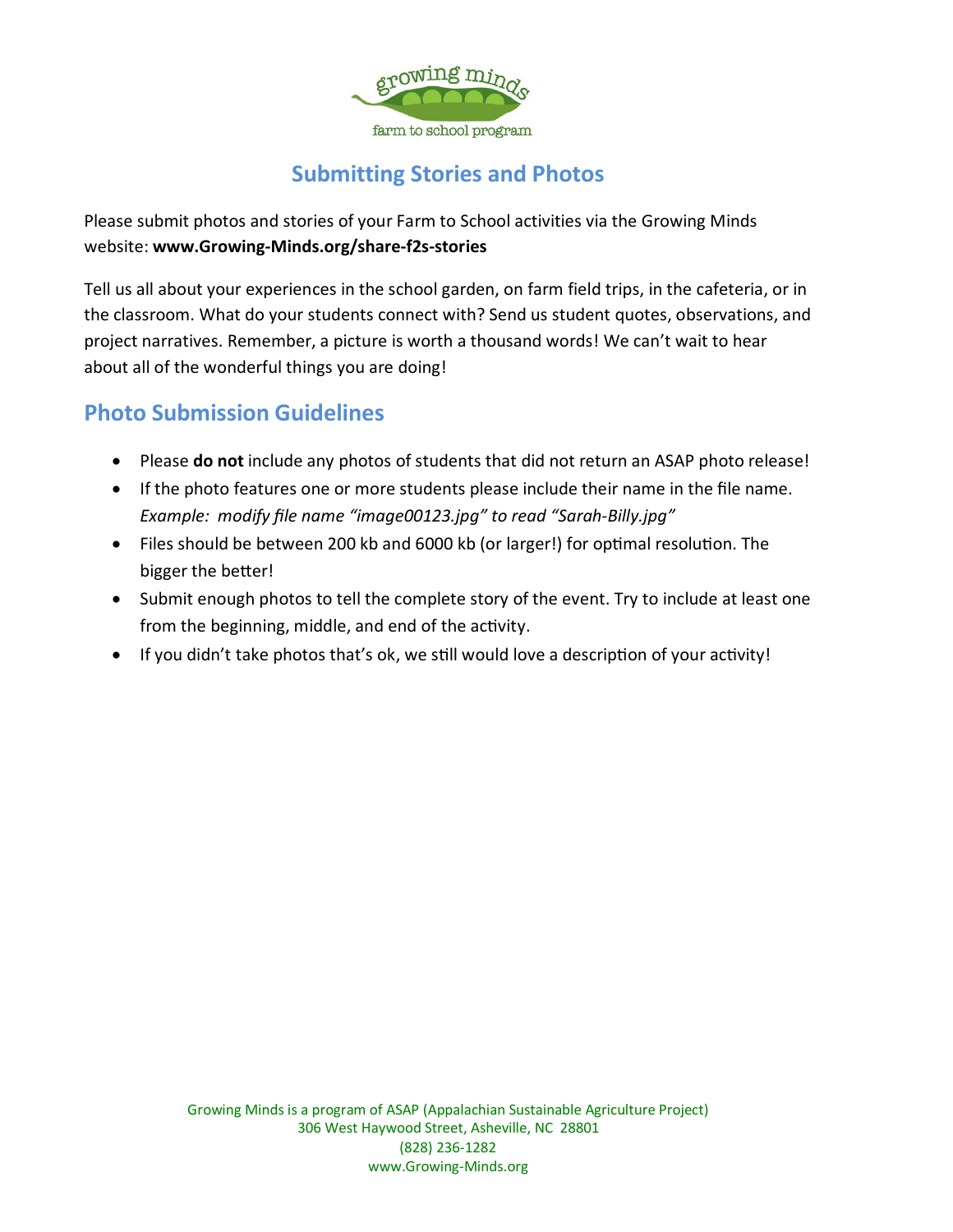

## **Submitting Stories and Photos – Form Cheat Sheet**

# SHATE YOUR FARM TO SCHOOL STORIES

| Name <sup>*</sup>                     |         |                                      |
|---------------------------------------|---------|--------------------------------------|
|                                       |         |                                      |
| First                                 | Last    |                                      |
| Email <sup>*</sup>                    |         |                                      |
|                                       |         |                                      |
| <b>Position</b> *                     |         | Teacher, Media Specialist,           |
|                                       |         | Cafeteria Manager, etc.              |
| County <sup>*</sup>                   |         |                                      |
| --Select Your County--                | $\cdot$ |                                      |
| School *                              |         |                                      |
|                                       |         | Enter all grades involved in         |
| <b>Grade Level *</b>                  |         | activity. (ex: K-3, $1^{st}$ , etc.) |
|                                       |         |                                      |
| <b>Number of Students<sup>*</sup></b> |         | Enter total number of                |
|                                       |         | students.                            |
| Type of Activity <sup>*</sup>         |         |                                      |
| --Select an Activity Type--           |         |                                      |